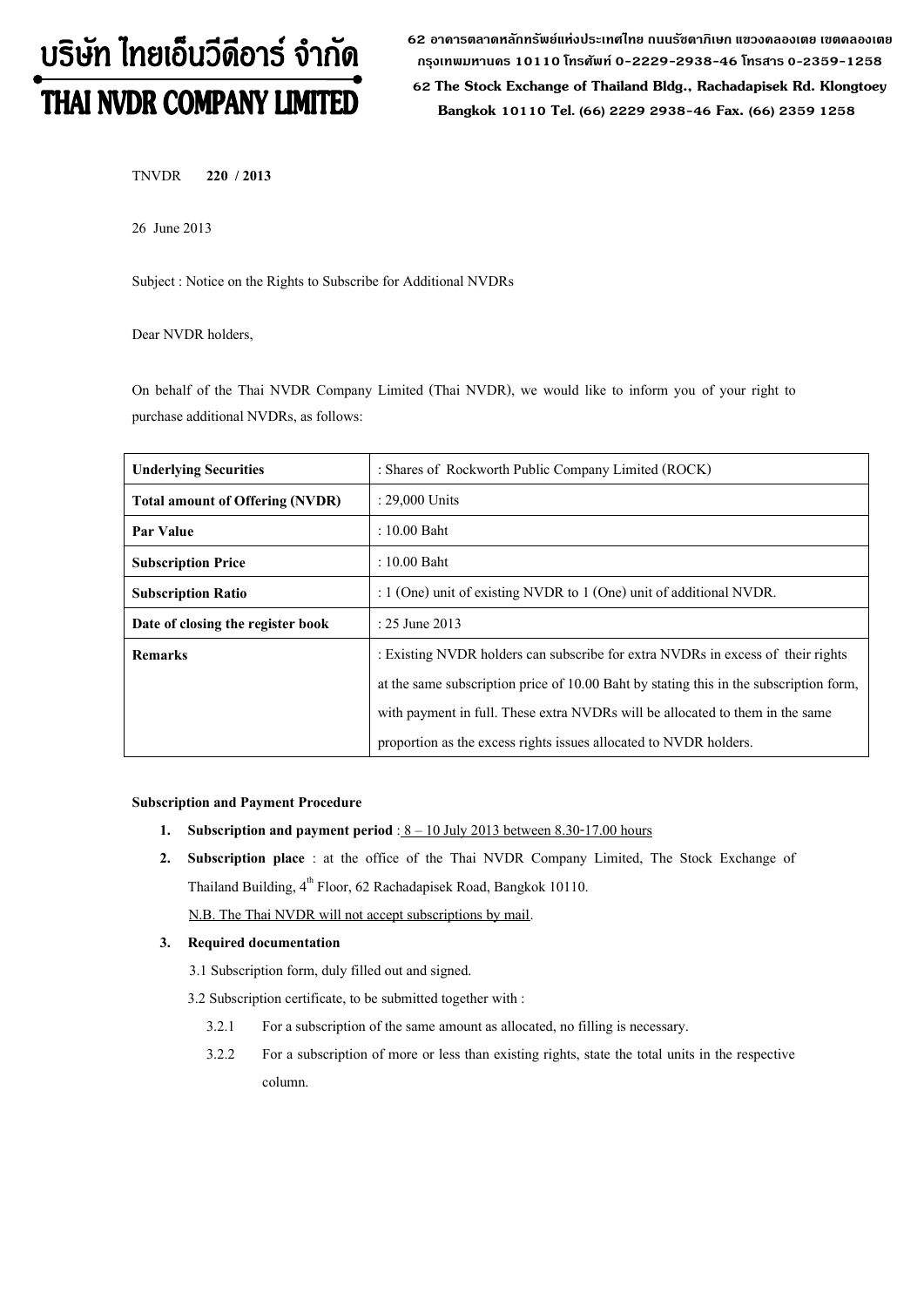#### **4. Payment**

**Subscription for full entitlement or less than or excess the entitlement**, please make payment by one check or one cashier check which is collectable through clearing house in Bangkok. The check or cashier check shall be dated between 8- 10July2013. Indicate the subscription date and make it payable to

#### *"ROCKWORTH PUBLIC COMPANY LIMITED FOR SHARE SUBSCRIPTION".*

- **5.** If NVDR holders fail to exercise their rights or make a payment within the allotted time schedule, or the check or cashier check is not honored, it shall be deemed that such NVDR holders do not wish to exercise their subscription rights. Thai NVDR shall thus regard the subscription as being void.
- **6.** Refund for unallotted NVDRs.

If the excess rights NVDRs were not allotted in full because the number of NVDRs subscribed for were more than the number or remaining units of NVDRs, the Thai NVDR will make a refund (without interest) to the NVDR holders by check for the unallotted NVDRs and send it by registered mail to the address that appears on the Share Register Book on the date of closing the book, within 7 business days after the Thai NVDR has received the refund from the underlying company.

Should you need any further information, please do not hesitate to contact Thai NVDR Company Limited at 02-229-2800 Ext. 2938-46.

Sincerely yours, Thai NVDR Company Limited

Pichay Chamdraign

(Pichaya Chomchaiya) Head Depository Department The Stock Exchange of Thailand

Enclosure : 1. Subscription Form for NVDR Right Issues 2. Subscription Certificate